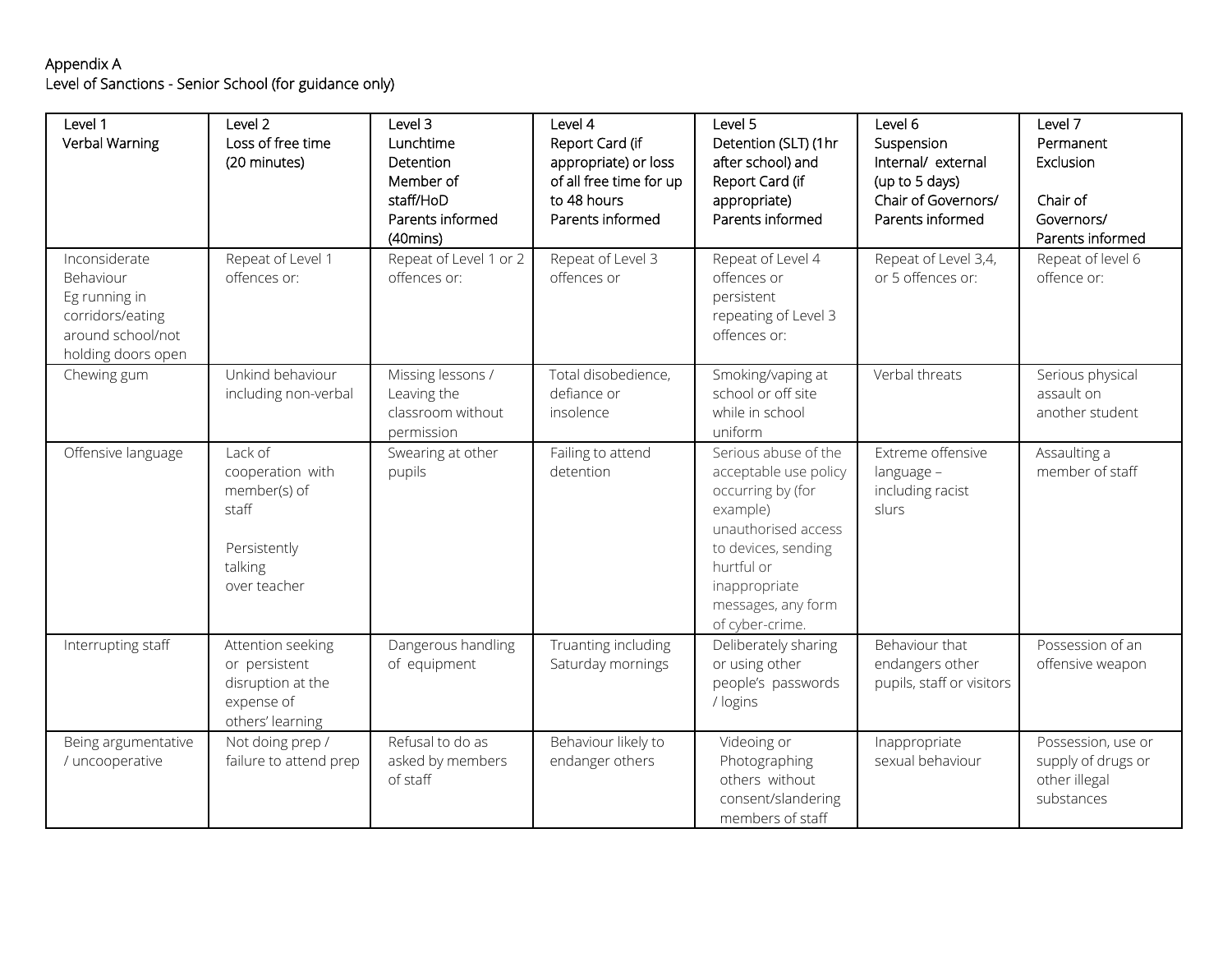| Creating litter                           | Minor abuse of the<br>acceptable use policy<br>occurring by (for<br>example) travelling to<br>inappropriate<br>websites, sending<br>unwarranted<br>messages or<br>borrowing<br>equipment without<br>permission. | Cheating in<br>internal tests or<br>examinations | Graffiti / vandalism | Fighting,<br>aggression<br>towards others<br>including retaliation | Possession or<br>supply of alcohol                     | Persistent defiant<br>and disruptive<br>behaviour following<br>failed<br>intervention<br>strategies |
|-------------------------------------------|-----------------------------------------------------------------------------------------------------------------------------------------------------------------------------------------------------------------|--------------------------------------------------|----------------------|--------------------------------------------------------------------|--------------------------------------------------------|-----------------------------------------------------------------------------------------------------|
| Name calling                              | Being out of bounds                                                                                                                                                                                             |                                                  |                      | Dangerous<br>behaviour on<br>school transport or<br>on trips       | Possession or<br>supply of<br>pornographic<br>material | Fraudulent activity                                                                                 |
| Late for lessons/<br>tutor group          | Abuse of use of<br>mobile phones                                                                                                                                                                                |                                                  |                      |                                                                    | Theft                                                  |                                                                                                     |
| Uniform or<br>jewellery/ hair<br>offences | Lack of equipment<br>or kit: - includes<br>misuse of<br>equipment                                                                                                                                               |                                                  |                      |                                                                    |                                                        |                                                                                                     |